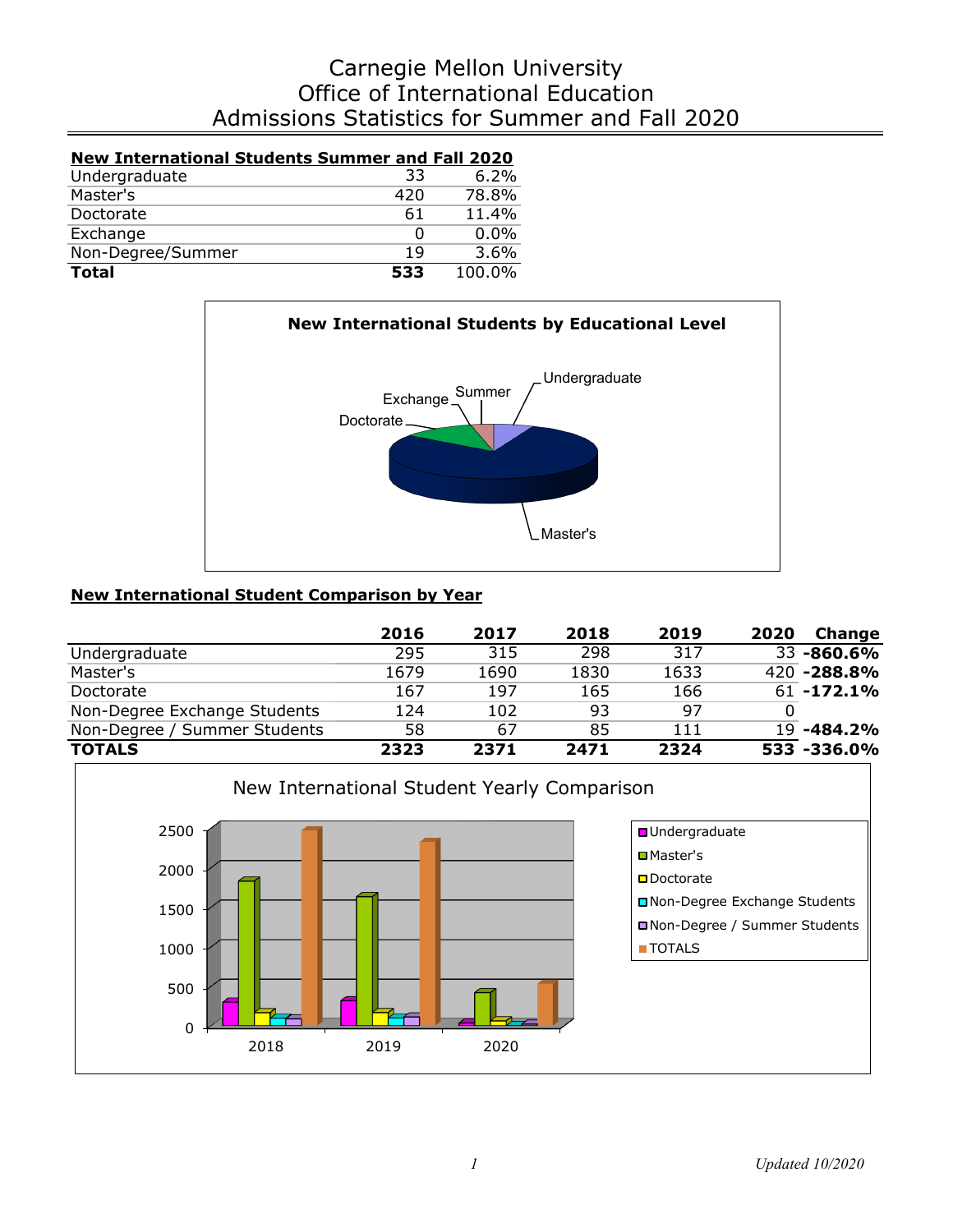## **New International Students by Region**

|               |                  |                 |                  |                 | Non-          |              |
|---------------|------------------|-----------------|------------------|-----------------|---------------|--------------|
|               |                  |                 |                  |                 | Degree/       |              |
|               | <b>Undergrad</b> | <b>Master's</b> | <b>Doctorate</b> | <b>Exchange</b> | <b>Summer</b> | <b>Total</b> |
| Africa        |                  |                 |                  |                 |               |              |
| Asia          | 23               | 383             | 49               |                 | 12            | 467          |
| Europe        | っ                | 10              | O                |                 |               | 21           |
| Latin America |                  |                 |                  |                 |               |              |
| Middle East   |                  |                 |                  |                 |               |              |
| North America |                  | 22              |                  |                 |               | 34           |
| Oceania       |                  |                 |                  |                 |               |              |
| <b>Total</b>  | 33               | 420             | 61               |                 | 19            | 533          |



### **Primary Sources of Funding**

|                            |       |          |    |                    | Non-<br>Degree/ |       |
|----------------------------|-------|----------|----|--------------------|-----------------|-------|
|                            | Ugrad | Master's |    | Doctorate Exchange | <b>Summer</b>   | Total |
| Current/Future Employer    |       |          |    |                    |                 |       |
| Home Govt or University    |       |          |    |                    |                 |       |
| Personal & Family Funds    | 30    | 405      |    |                    | 18              | 460   |
| Private Sponsor            |       |          | 54 |                    |                 | 63    |
| U.S. College or University |       |          |    |                    |                 |       |
| <b>Totals</b>              | 33    | 420      | 61 |                    | 19              | 533   |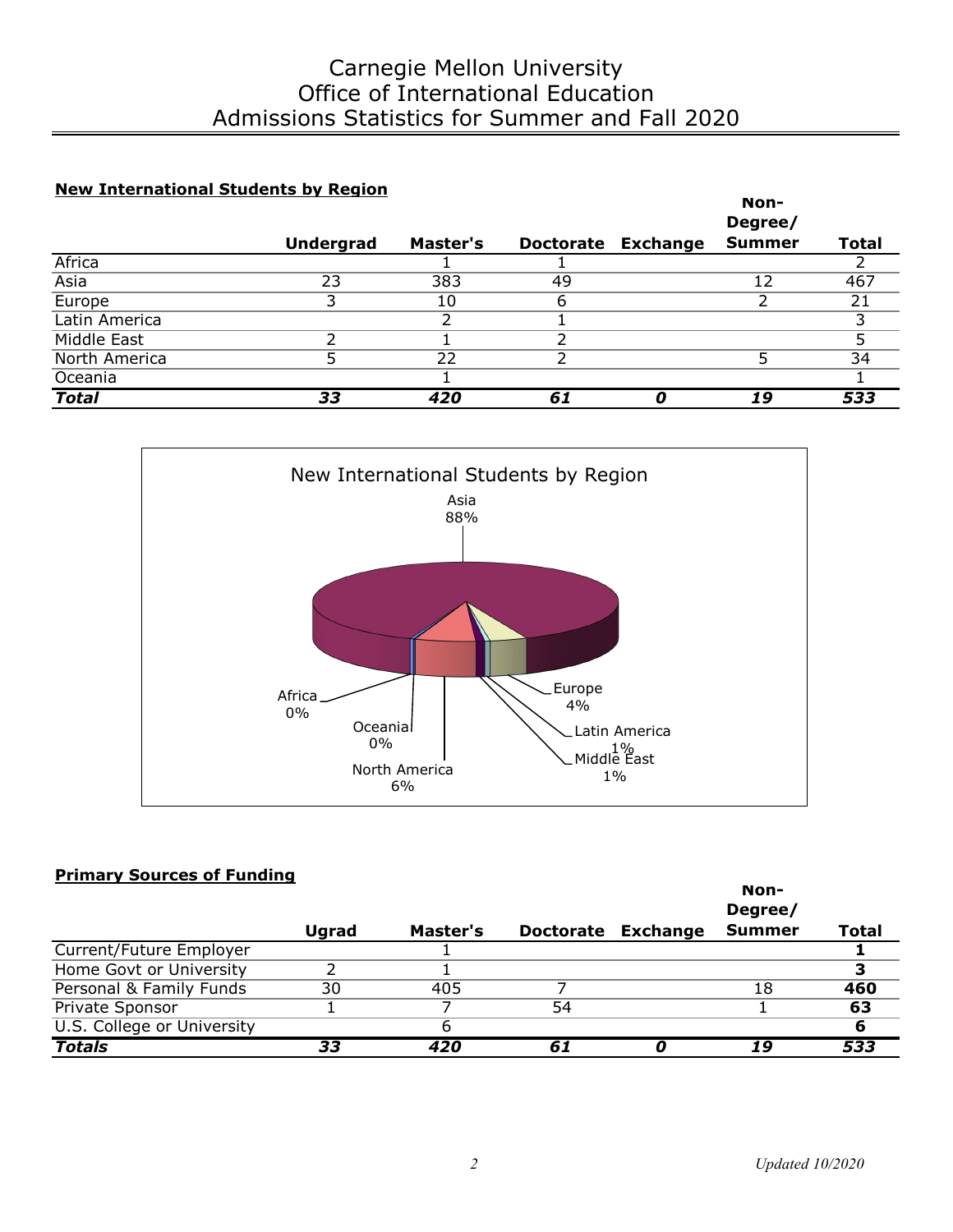# Carnegie Mellon University Office of International Education Admissions Statistics for Summer and Fall 2020

# **New International Students by Country of Citizenship**

| <u>New International Students by Country of Citizensinp</u> |                         |                         |                         |                 | Non-           |                         |
|-------------------------------------------------------------|-------------------------|-------------------------|-------------------------|-----------------|----------------|-------------------------|
|                                                             |                         |                         |                         |                 | Degree/        |                         |
| <b>Country</b>                                              | <b>Ugrad</b>            | Master's                | <b>Doctorate</b>        | <b>Exchange</b> | <b>Summer</b>  | <b>Total</b>            |
| Australia                                                   |                         | 1                       |                         |                 |                | 1                       |
| Bangladesh                                                  |                         | $\overline{1}$          |                         |                 |                | $\overline{\mathbf{1}}$ |
| Canada                                                      | $\overline{5}$          | 18                      | $\overline{2}$          |                 | $\overline{4}$ | 29                      |
| Chile                                                       |                         | $\overline{1}$          |                         |                 |                | $\overline{\mathbf{1}}$ |
| China                                                       | $\overline{12}$         | 284                     | $\overline{33}$         |                 | 5              | 334                     |
| Ecuador                                                     |                         | 1                       |                         |                 |                | $\overline{\mathbf{1}}$ |
| Finland                                                     |                         | $\overline{1}$          |                         |                 |                | $\overline{\mathbf{1}}$ |
| France                                                      |                         | $\overline{\mathbf{3}}$ |                         |                 |                | $\overline{\mathbf{3}}$ |
| Germany                                                     |                         |                         | $\overline{\mathbf{1}}$ |                 |                | $\overline{\mathbf{1}}$ |
| <b>Hong Kong</b>                                            |                         | $\overline{4}$          |                         |                 |                | $\overline{\bf 4}$      |
| Iceland                                                     |                         | $\overline{2}$          |                         |                 |                | $\overline{\mathbf{2}}$ |
| India                                                       |                         | 47                      | $\overline{6}$          |                 |                | 53                      |
| Indonesia                                                   |                         | $\overline{2}$          |                         |                 |                | $\overline{\mathbf{2}}$ |
| Iran                                                        |                         |                         | $\overline{2}$          |                 |                | $\overline{\mathbf{2}}$ |
| Ireland                                                     |                         | $\overline{\mathbf{1}}$ |                         |                 |                | $\overline{\mathbf{1}}$ |
| Italy                                                       |                         |                         | $\overline{\mathbf{1}}$ |                 |                | 1                       |
| Jamaica                                                     |                         |                         | $\overline{1}$          |                 |                | 1                       |
| Japan                                                       | $\overline{1}$          | $\overline{8}$          |                         |                 |                | $\overline{9}$          |
| Macau                                                       | $\overline{\mathbb{1}}$ |                         |                         |                 | $\overline{1}$ | $\overline{\mathbf{2}}$ |
| <b>Mauritius</b>                                            |                         | $\overline{1}$          |                         |                 |                | $\overline{\mathbf{1}}$ |
| <b>Mexico</b>                                               |                         | $\overline{4}$          |                         |                 | 1              | 5                       |
| Norway                                                      | $\overline{\mathbb{1}}$ |                         |                         |                 | 1              | $\overline{\mathbf{2}}$ |
| Pakistan                                                    |                         | $\overline{1}$          |                         |                 |                | $\overline{\mathbf{1}}$ |
| Poland                                                      |                         |                         | $\overline{2}$          |                 |                | $\overline{\mathbf{2}}$ |
| Russia                                                      |                         |                         | $\overline{1}$          |                 |                | $\overline{\mathbf{1}}$ |
| Saudi Arabia                                                | $\overline{2}$          |                         |                         |                 |                | $\overline{\mathbf{2}}$ |
| Serbia                                                      |                         |                         | $\overline{1}$          |                 |                | 1                       |
| Singapore                                                   | 1                       |                         |                         |                 | 1              | $\overline{\mathbf{2}}$ |
| South Korea                                                 | $\overline{5}$          | $\overline{11}$         | $\overline{5}$          |                 | $\overline{2}$ | 23                      |
| Sri Lanka                                                   |                         | $\overline{\mathbf{1}}$ |                         |                 |                | $\overline{\mathbf{1}}$ |
| Taiwan                                                      | $\overline{1}$          | $\overline{24}$         | $\overline{5}$          |                 | 1              | $\overline{31}$         |
| Thailand                                                    | $\overline{2}$          |                         |                         |                 | $\overline{2}$ | 4                       |
| Turkey                                                      |                         | $\overline{1}$          |                         |                 |                | $\overline{\mathbf{1}}$ |
| Uganda                                                      |                         |                         | $\mathbf{1}$            |                 |                | $\overline{\mathbf{1}}$ |
| <b>Ukraine</b>                                              |                         | $\overline{1}$          |                         |                 |                | $\overline{\mathbf{1}}$ |
| <b>United Kingdom</b>                                       | $\overline{2}$          | $\overline{1}$          |                         |                 | $\overline{1}$ | $\overline{\bf 4}$      |
| Vietnam                                                     |                         | 1                       |                         |                 |                | 1                       |
| Total                                                       | 33                      | 420                     | 61                      | σ               | 19             | 533                     |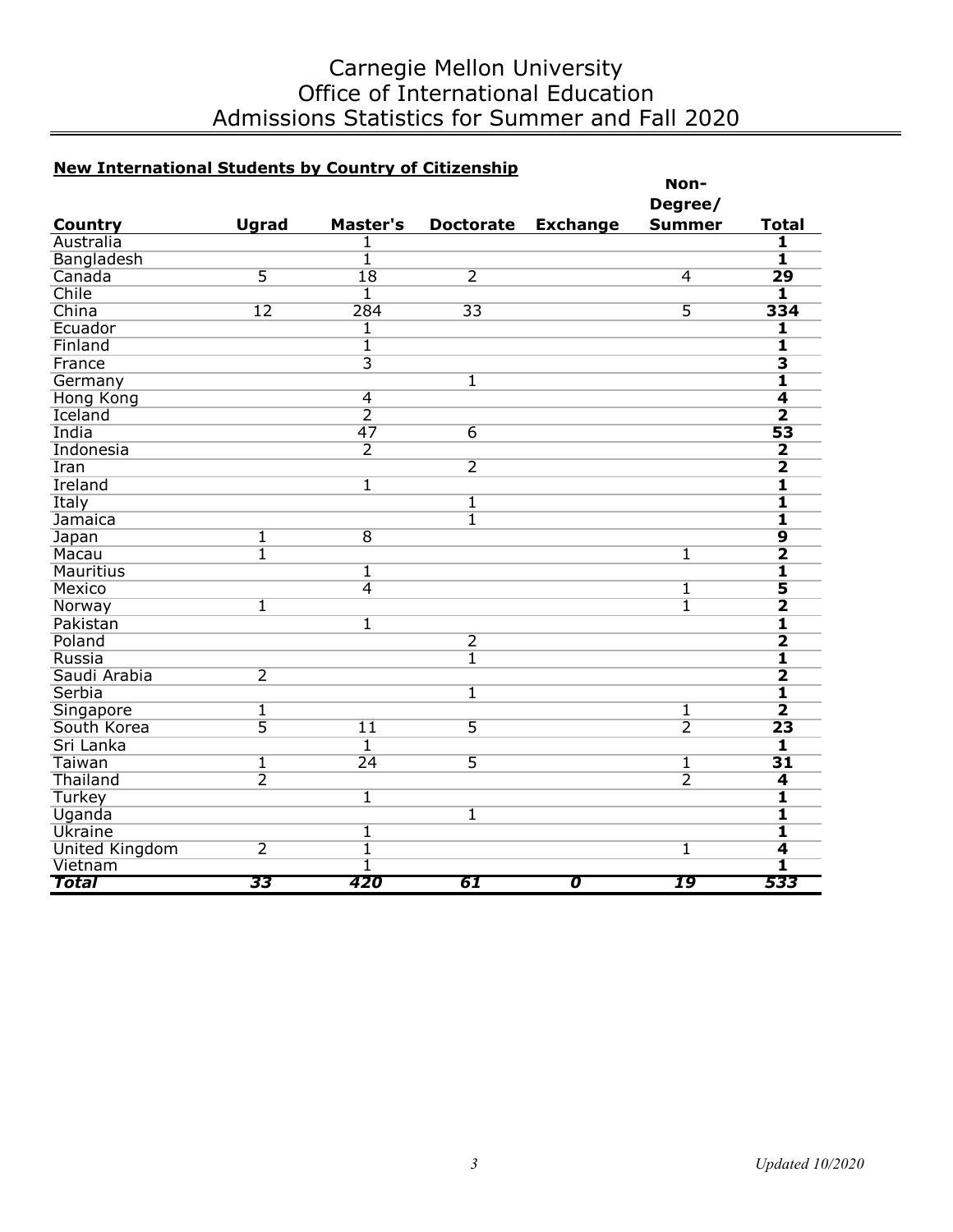# Carnegie Mellon University Office of International Education Admissions Statistics for Summer and Fall 2020

# **Colleges and Departments**

|                                              |              |          |                  |                 | Non-<br>Degree/ |
|----------------------------------------------|--------------|----------|------------------|-----------------|-----------------|
| <b>CFA</b>                                   | <b>Ugrad</b> | Master's | <b>Doctorate</b> | <b>Exchange</b> | <b>Summer</b>   |
| Architectural & Building Sciences/Technology | 4            |          |                  |                 |                 |
| Architecture                                 |              |          |                  |                 |                 |
| Art                                          |              |          |                  |                 |                 |
| Building Performance & Diagnostics           |              |          | ר                |                 |                 |
| Computational Design                         |              |          |                  |                 |                 |
| Design                                       |              |          |                  |                 |                 |
| Design for Interactions                      |              |          |                  |                 |                 |
| Music                                        |              |          |                  |                 |                 |
| Music Performance                            |              |          |                  |                 |                 |
| Urban Design                                 |              |          |                  |                 |                 |
| Total                                        |              | 14       |                  |                 |                 |

|                                               |       |          |                  |                 | Degree/ |
|-----------------------------------------------|-------|----------|------------------|-----------------|---------|
| <b>CIT</b>                                    | Ugrad | Master's | <b>Doctorate</b> | <b>Exchange</b> | Summer  |
| <b>Biomedical Engineering</b>                 |       | 11       |                  |                 |         |
| Chemical Engineering                          |       | 3        |                  |                 |         |
| <b>CIT Undeclared</b>                         |       |          |                  |                 |         |
| Civil & Environmental Engineering             |       | ٦        |                  |                 |         |
| Computational Design & Manufacturing          |       |          |                  |                 |         |
| Electrical & Computer Engineering             |       | 44       |                  |                 |         |
| Energy Science, Technology, & Policy          |       | h        |                  |                 |         |
| Engineering & Public Policy                   |       |          |                  |                 |         |
| <b>Information Networking</b>                 |       | 8        |                  |                 |         |
| <b>Information Security</b>                   |       | h        |                  |                 |         |
| Information Technology - Information Security |       |          |                  |                 |         |
| Materials Science & Engineering               |       |          |                  |                 |         |
| <b>Mechanical Engineering</b>                 |       | 20       |                  |                 |         |
| Mobile & Internet of Things Engineering       |       | 5        |                  |                 |         |
| Software Engineering                          |       | 23       |                  |                 |         |
| Total                                         | 12    | 133      | 22               | O               |         |

|                                                |          |                  |                 | Non-<br>Degree/ |
|------------------------------------------------|----------|------------------|-----------------|-----------------|
| <b>Heinz College</b>                           | Master's | <b>Doctorate</b> | <b>Exchange</b> | <b>Summer</b>   |
| <b>Arts Management</b>                         |          |                  |                 |                 |
| Business Intelligence & Data Analytics         | 17       |                  |                 |                 |
| <b>Entertainment Industry Management</b>       |          |                  |                 |                 |
| Health Care Analytics & Information Technology |          |                  |                 |                 |
| Information Security Policy & Management       |          |                  |                 |                 |
| <b>Information Systems Management</b>          | 25       |                  |                 |                 |
| Public Policy & Management                     |          |                  |                 |                 |
| Total                                          | 61       |                  |                 |                 |

|                                   |              |          |                  |                 | Non-          |
|-----------------------------------|--------------|----------|------------------|-----------------|---------------|
|                                   |              |          |                  |                 | Degree/       |
| <b>Dietrich College</b>           | <b>Uarad</b> | Master's | <b>Doctorate</b> | <b>Exchange</b> | <b>Summer</b> |
| Dietrich Undeclared               |              |          |                  |                 |               |
| History                           |              |          |                  |                 |               |
| Logic, Computation, & Methodology |              |          |                  |                 |               |
| <b>Neural Computation</b>         |              |          |                  |                 |               |
| Second Language Acquisition       |              |          |                  |                 |               |
| <b>Statistical Practice</b>       |              | 10       |                  |                 |               |
| <b>Statistics</b>                 |              |          |                  |                 |               |
| Total                             |              | 10       |                  |                 |               |

## **Colleges and Departments (continued)**

**Non-**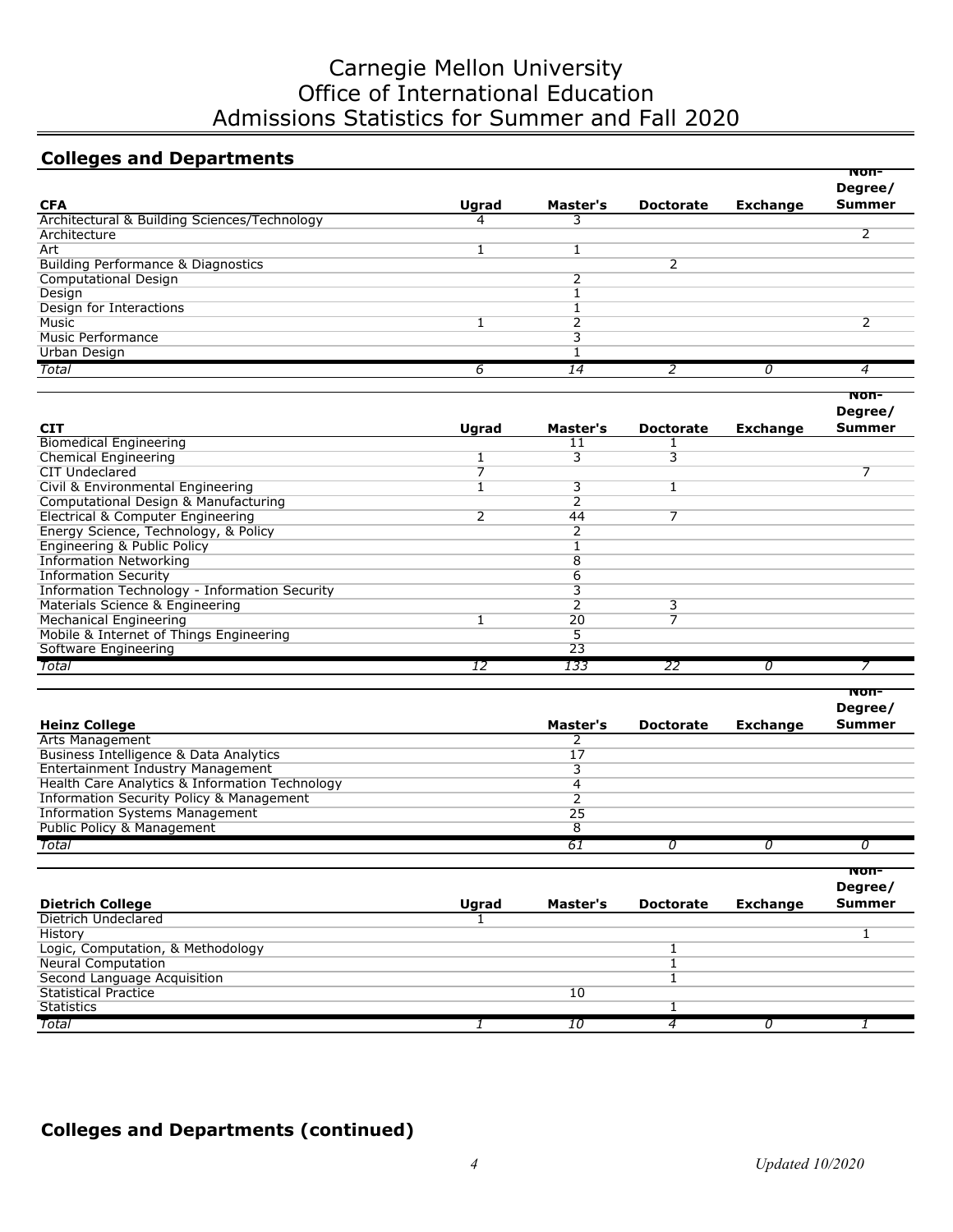|                              |              |          |           |                 | Non-          |
|------------------------------|--------------|----------|-----------|-----------------|---------------|
|                              |              |          |           |                 | Degree/       |
| <b>MCS</b>                   | <b>Ugrad</b> | Master's | Doctorate | <b>Exchange</b> | <b>Summer</b> |
| <b>Biological Sciences</b>   |              |          |           |                 |               |
| <b>Computational Biology</b> |              |          |           |                 |               |
| <b>Mathematical Sciences</b> |              |          |           |                 |               |
| <b>MCS Undeclared</b>        |              |          |           |                 |               |
| Physics                      |              |          |           |                 |               |
| Total                        |              |          |           |                 |               |
|                              |              |          |           |                 |               |
|                              |              |          |           |                 | non-          |

| <b>SCS</b>                                         | Ugrad | Master's | <b>Doctorate</b> | <b>Exchange</b> | Degree/<br><b>Summer</b> |
|----------------------------------------------------|-------|----------|------------------|-----------------|--------------------------|
| Artificial Intelligence & Innovation               |       |          |                  |                 |                          |
| Automated Science - Biological Experimentation     |       |          |                  |                 |                          |
| <b>Computational Biology</b>                       |       |          |                  |                 |                          |
| <b>Computational Data Science</b>                  |       | 22       |                  |                 |                          |
| <b>Computer Science</b>                            | 5.    | 9        | 3                |                 |                          |
| <b>Computer Vision</b>                             |       |          |                  |                 |                          |
| Educational Technology & Applied Learning Sciences |       | ۰,       |                  |                 |                          |
| Human-Computer Interaction                         |       | 6        | 2                |                 |                          |
| Information Technology - Privacy Engineering       |       |          |                  |                 |                          |
| <b>Intelligent Information Systems</b>             |       |          |                  |                 |                          |
| Language & Information Technologies                |       |          |                  |                 |                          |
| Language Technologies                              |       | 6        | 6                |                 |                          |
| Machine Learning                                   |       | 14       |                  |                 |                          |
| Robotic Systems Development                        |       | 3        |                  |                 |                          |
| Robotics                                           |       | 13       | 4                |                 |                          |
| Scalable Systems                                   |       | 7        |                  |                 |                          |
| Societal Computing                                 |       |          |                  |                 |                          |
| Software Engineering                               |       |          |                  |                 |                          |
| Total                                              | 6     | 97       | 22               | Ω               |                          |

|                                                          |              |          |                  |                 | Non-<br>Degree/<br><b>Summer</b> |
|----------------------------------------------------------|--------------|----------|------------------|-----------------|----------------------------------|
| <b>Tepper</b>                                            | Ugrad        | Master's | <b>Doctorate</b> | <b>Exchange</b> |                                  |
| Accounting                                               |              |          |                  |                 |                                  |
| <b>Business Administration</b>                           | 3            |          |                  |                 | 3                                |
| <b>Business Technologies</b>                             |              |          |                  |                 |                                  |
| <b>Computational Finance</b>                             |              | 43       |                  |                 |                                  |
| Economics                                                |              |          | $\overline{2}$   |                 |                                  |
| Finance                                                  |              |          |                  |                 |                                  |
| Management Science                                       |              | 23       |                  |                 |                                  |
| Total                                                    | 3            | 66       | 6                | 0               | 3                                |
|                                                          |              |          |                  |                 | Non-                             |
|                                                          |              |          |                  |                 | Degree/                          |
| <b>CMU</b>                                               | <b>Ugrad</b> | Master's | <b>Doctorate</b> | <b>Exchange</b> | <b>Summer</b>                    |
| Entertainment Technology                                 |              | 22       |                  |                 |                                  |
| <b>Integrated Innovation for Products &amp; Services</b> |              | 5        |                  |                 |                                  |
| Software Management                                      |              | 9        |                  |                 |                                  |
| Total                                                    | n            | 36       | 0                | 0               | n                                |
| <b>Grand Total</b>                                       | 33           | 420      | 61               | 0               | 19                               |
|                                                          |              |          |                  |                 |                                  |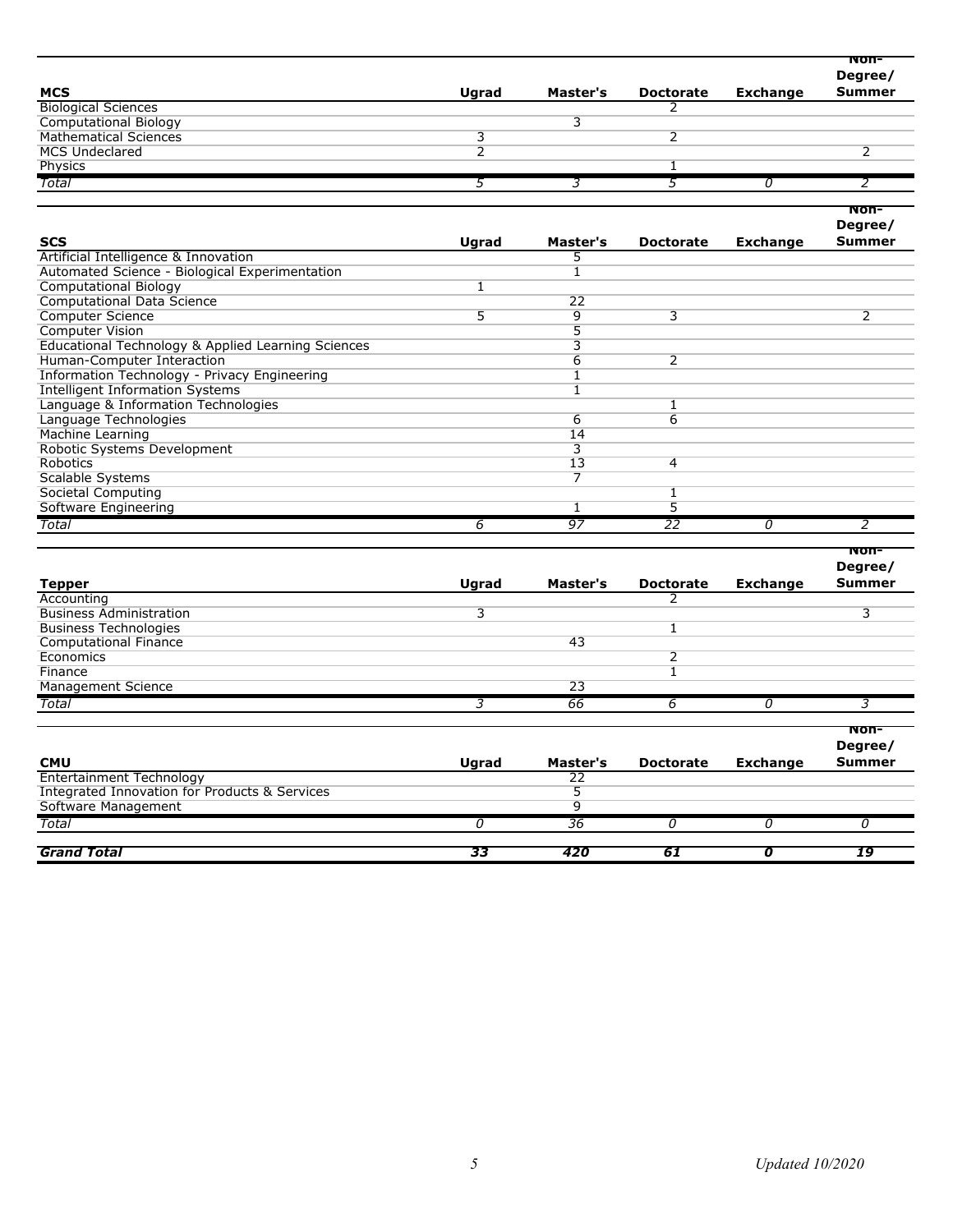#### **New Undergraduate Students New Master's Students**

Top 5 Programs Top 5 Programs Top 5 Programs Top 5 Programs Top 5 Programs Top 5 Programs Top 5 Programs Top 5 Programs Top 5 Programs Top 5 Programs Top 5 Programs Top 5 Programs Top 5 Programs Top 5 Programs Top 5 Progra

- 
- 
- 3. Architectural & Building Sciences/Technology (4)
- 4. Business Administration (3) 4. Management Science (23)
- 

Top 5 Home Countries **Top 5 Home Countries**<br>
1. China (12) 1. China (284)

- 
- 
- 2. Canada (5) 2. India (47) 2. South Korea (5) 3. Taiwan (24) 3. Taiwan (24) 3. Taiwan (24) 3. Taiwan (24) 3. Taiwan (24) 3. Taiwan (29)
- 4. Saudi Arabia (2)
- 
- 4. United Kingdom (2)

- Top 5 Programs Top 5 Programs
- 1. Mechanical Engineering (7) 2. Computational Finance (43)
- 3. Language Technologies (6) <br>4. Software Engineering (5) 3. Mechanical Engineering (28) 3. Mechanical Engineering (28)
- 
- 

Top 5 Home Countries **Top 5 Home Countries**<br>
1. China (33) 1. China (334)

- 
- 
- 2. India (6) 2. India (53) 3. South Korea (5)<br>3. Taiwan (5)
- 
- 
- 5. Iran (2)
- 5. Poland (2)

- 
- 1. CIT Undeclared (7) <br>
2. Computer Science (5) <br>
2. Computer Science (5) <br>
2. Computational Finance (43)
	-
	- 2. Computational Finance  $(43)$ <br>3. Information Systems Management (25)
	-
	- 4. Software Engineering (23)

- 1. China (284)
- 
- 
- 
- 4. Thailand (2) 5. South Korea (11)

#### **New Doctoral Students All New International Students**

- 1. Electrical & Computer Engineering (7) 1. Electrical & Computer Engineering (53)
- 
- 
- 4. Software Engineering (5) 4. Information Systems Management (25)
	- 5. Management Science (23)

- 1. China (334)
- 
- 
- 
- 3. Taiwan (5) 4. Canada (29) 5. South Korea (23)